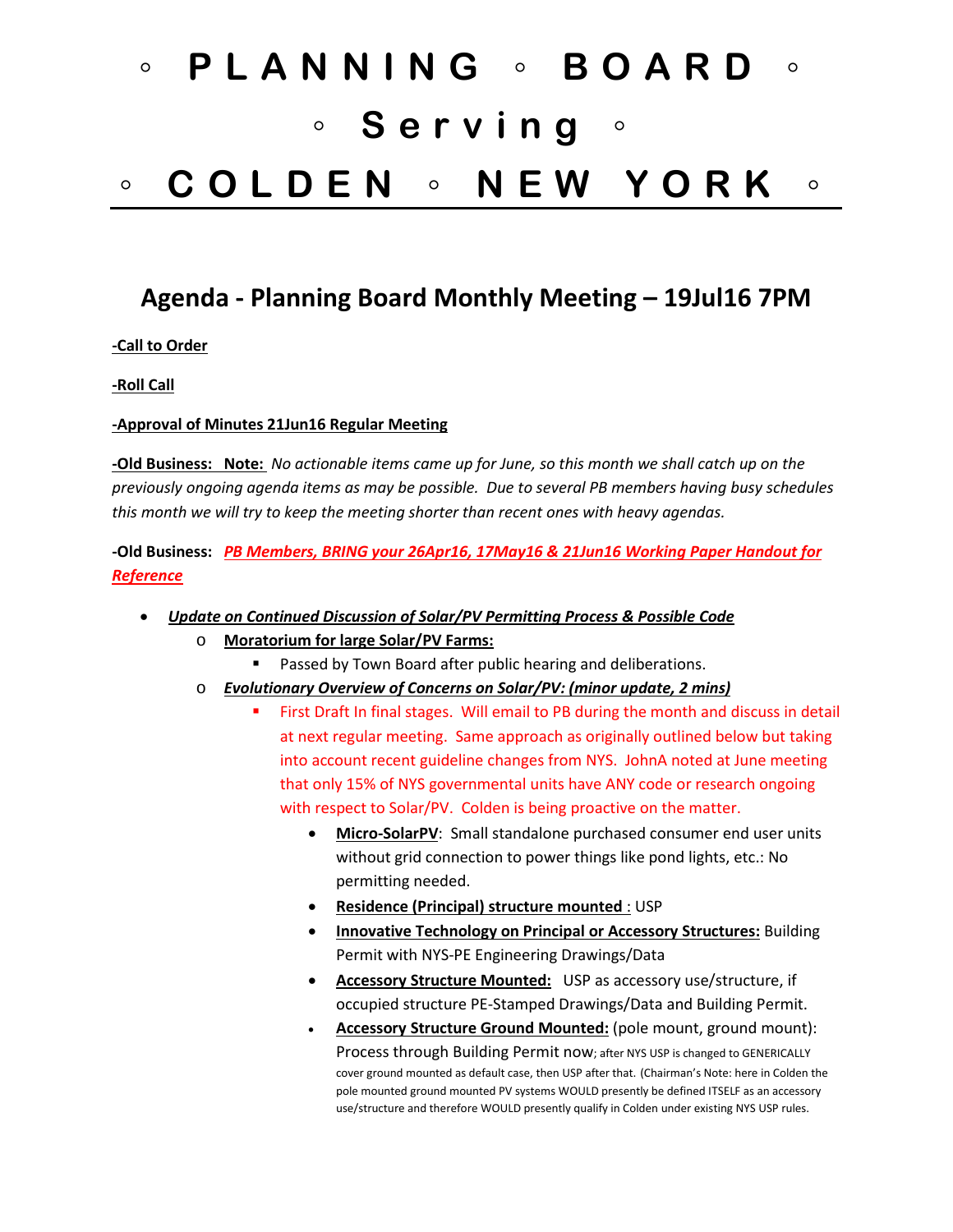However in many towns that is not the case. NYS is "tweaking" the USP to define ground mounted systems AS covered by the modified new USP under present evolution).

- **Large Solar PV Array (Solar Farms) commercial, brokered, leased, or private:** Process via Special Use Permit and Building Permits as applicable and possibly Change of Use.
- First Responder & Fire Solar/PV data: How Colden obtains required materials DURING the permitting process for safety and  $1<sup>st</sup>$  Responder data. Being defined with attorney coordination.
- First Responder Solar/PV Safety: A training session for first responders is being established through the NY-SUN program, taught locally at a Colden facility TBD. Will keep all parties informed. Planning Board and Town Board members can attend. Date and Time will follow.
- Matter of coordination with Erie County should any DEC or SEQR triggers being impacted by the proposed/permitted Solar PV project; County 239 Review issues, if any will be considered.
- We will take into account some recent NYS initiatives and toolkits which claim to be helpful in creation of local laws and zoning ordinances. We should have draft code for each of the above classes, including Large Solar Farms available and will email to for PB review well prior to the PB August regular meeting.
- Report back on Temporary Sign from Feb meeting code, issues which need attention? (10 min, Rich to lead, was deferred in May & June due to needed attendee.)
- Report back from Historic District/Historic Overlay District working group (5 min, Rich & Frank to lead). Note: At May PB meeting coordination and review with new Town Historian took place.
- Continued Short Update on B&P Rails to Trails discussions/presentations (2 min, Peter if he attended recent meeting of ECRT)
- Continued Feedback from Planning Board members as to SPECIFIC code sections which should be reviewed and perhaps updates drafted in 2016 (please come with additional suggestions, if any, for near term consideration) (10 minutes if interest warrants)
	- $\circ$  §108-Various Rabbits and Chickens and Alpaca, Oh My Discuss possible issues with animals in R1 & R2, RB and Commercial Zones; are there any issues in Ag which abuts to another zoning? Are these any issues in R1/R2 which is defined at the road frontage and back 300' into Ag backland? Continued coordination with Town Attorney underway on this matter. Goal was to limit Ag animals in R-zones. Issue of Acreage vs. Placement on the parcel also. Legal review continues.
	- o Peter's drafted summary change list for the following, will review at June meeting:
		- §108-8 Certain Public Uses Excluded:
		- §108-various -Satellite antenna provision confusion
		- §108-44.A.40 -Eliminate "highly" cause subjective
		- §108-44.C.2 -Related to above item